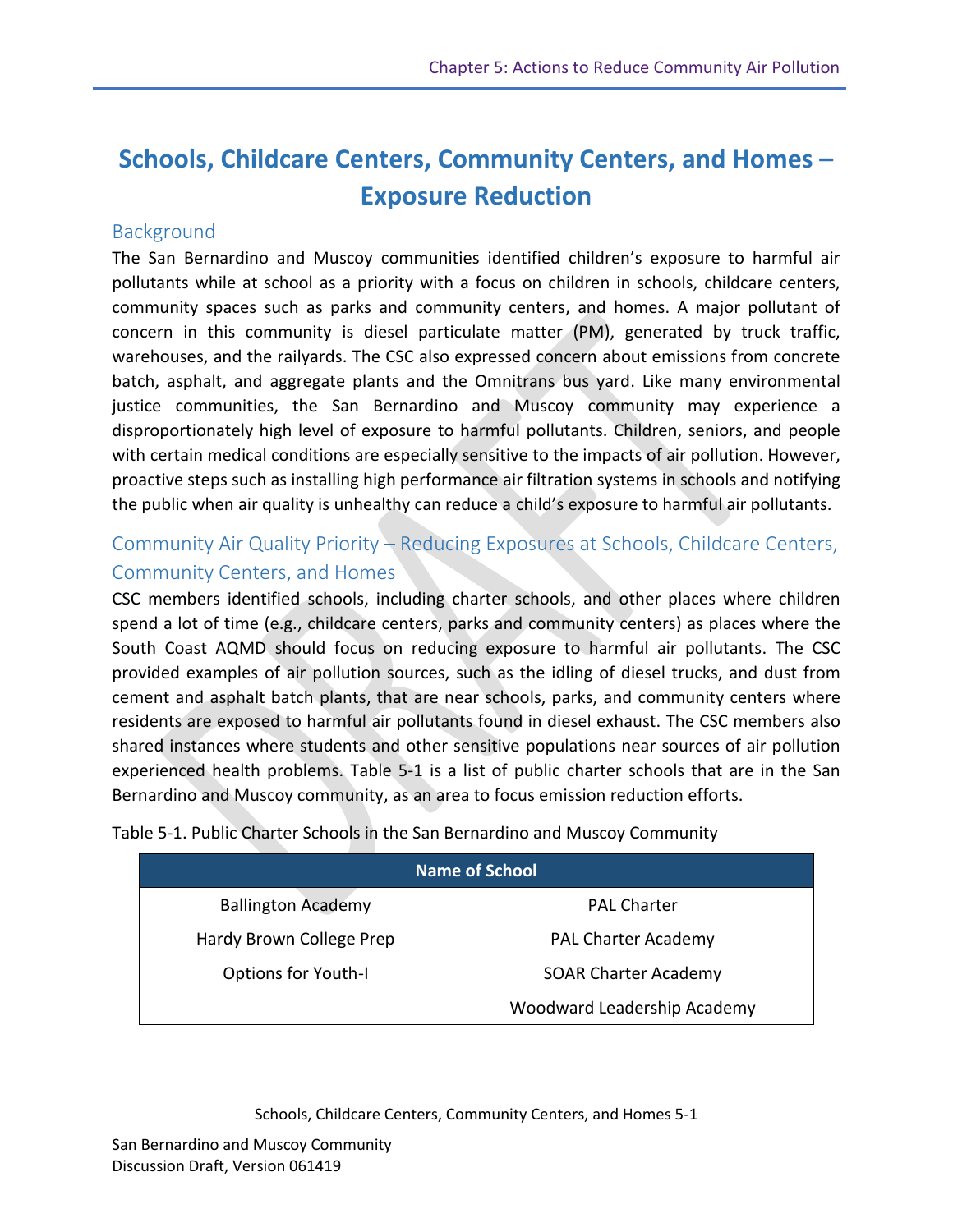To address community concerns about the health impacts of air pollution, the CSC members prioritized installing school air filtration systems, implementing electric school buses, modifying routes for trucks to avoid schools, childcare centers, and community centers, and community outreach and engagement as ways to reduce exposure to harmful air pollutants. This includes providing information, including proactive steps that can be taken to reduce exposure, to schools, childcare centers, and community centers, when outdoor air pollution levels are unhealthy. The CSC expressed support for implementing an air quality flag program in schools. Other input includes increasing the amount of green space, such as planting trees around the community, specifically around warehouse centers and railyards.

The CSC identified investing in green spaces as a strategy to improve health outcomes. Green spaces may be beneficial to addressing cumulative health impacts within vulnerable communities. They can provide shade, reduce stress, encourage physical activity, and promote overall positive health outcomes. 1

The CSC asked for the Community Emission Reduction Plan to focus installation of school and residential air filtration systems at locations close to major sources of diesel PM and dust. Specific locations mentioned as priorities included schools near the Omnitrans bus yard, railyards (including BNSF), concrete and asphalt batch plants, and surface quarries. Arroyo Valley High School was cited as one example of a school that experienced fugitive dust problems from a nearby concrete batch plant facility, and air filtration systems were installed in 2012.

## Ongoing Efforts

 $\overline{\phantom{a}}$ 

#### *School Air Filtration Program*

The installation of air filtration systems in schools can reduce exposure to air pollution inside school buildings. There are certain types of air filtration systems ("high efficiency air filters") that are effective in filtering very small particles from diesel engines and other sources. Small particles can be inhaled deep into the lungs and cause health problems. These filtration systems may be beneficial to schools located near freeways, truck routes, rail yards, concrete and asphalt batch plants and other sources<sup>2</sup> of diesel emissions.

South Coast AQMD has helped to install air filtration systems at schools in the San Bernardino Unified School District since 2012. To date, South Coast AQMD has installed these systems at four schools and one community center within the San Bernardino and Muscoy community. Figure 5- 1 shows a map of the schools and community centers that have air filtration systems completed within this community, and Table 5-2 provides a list of these schools and community center.

<sup>1</sup> The California Healthy Places Index, Tree Canopy, 2019, [https://healthyplacesindex.org/policy-actions/tree](https://healthyplacesindex.org/policy-actions/tree-canopy/)[canopy/,](https://healthyplacesindex.org/policy-actions/tree-canopy/) Accessed June 13, 2019.

<sup>2</sup> Polidori, A., et al. "Pilot Study of High-Performance Air Filtration for Classroom Applications." *Indoor Air*, vol. 23, no. 3, 2012, pp. 185–195., doi:10.1111/ina.12013

Schools, Childcare Centers, Community Centers, and Homes 5-2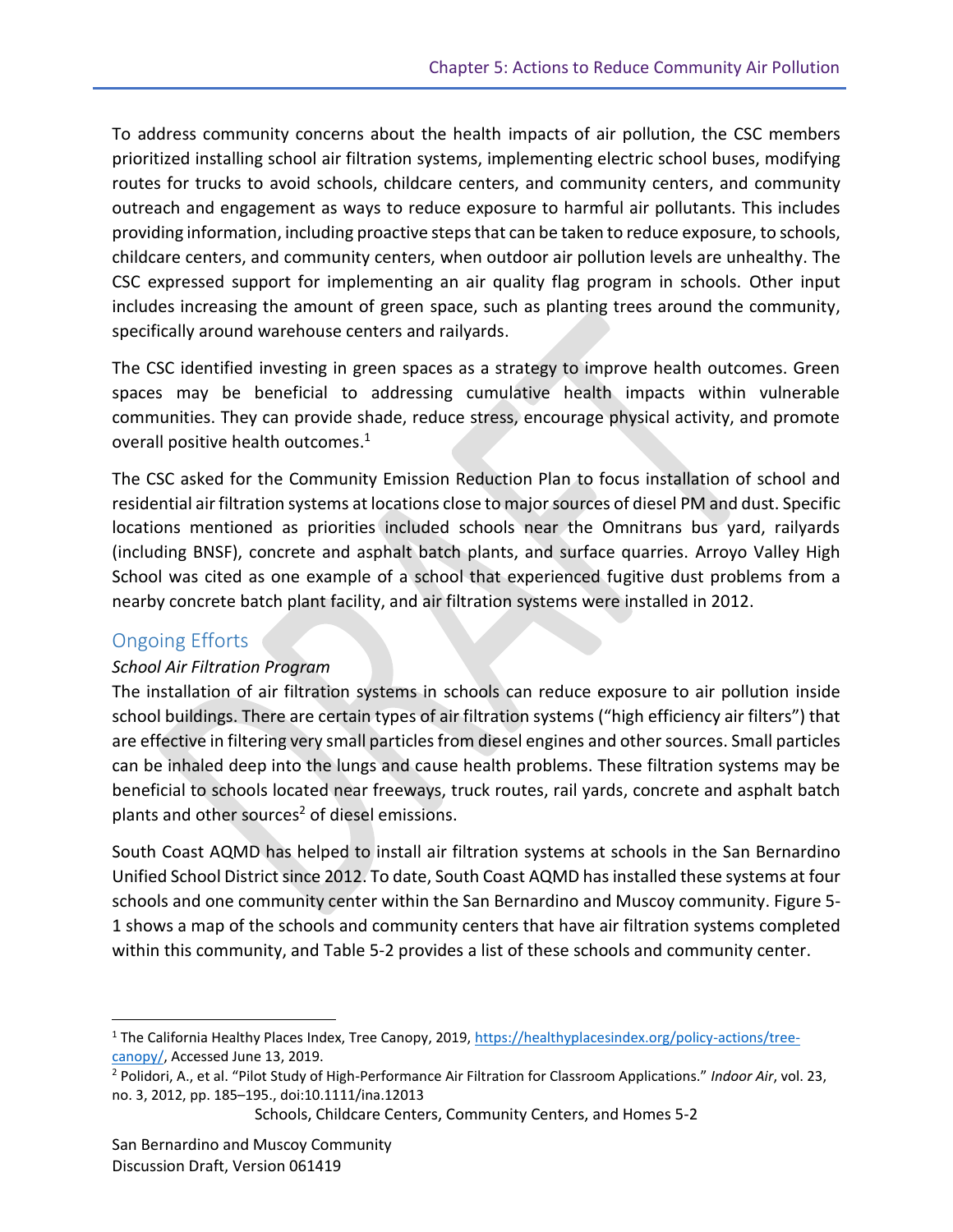### *Environmental Justice Community Partnership (EJCP)<sup>3</sup> Clean Air Ranger Education (CARE)<sup>4</sup>*

The EJCP is designed to build relationships with community members and organizations to achieve clean air and healthy, sustainable communities. The Clean Air Ranger Education (CARE) Pilot Program is a program designed for elementary school education and includes topics on air pollution and health, air quality flags, and zero-emission technologies.

#### *Kids Making Sense Program<sup>5</sup>*

Low-cost sensor technology allows the South Coast AQMD to implement a new program for high school teachers and students in environmental justice communities by combining science, technology, engineering, and math education with air quality coursework.

#### *U.S. EPA STAR Grant Program<sup>6</sup>*

The South Coast AQMD Air Quality Sensor Performance Evaluation Center (AQ-SPEC) has engaged a number of schools in the San Bernardino and Muscoy area under the U.S. EPA STAR Grant: "Engage, Educate and Empower California Communities on the Use and Application of 'Low Cost' Air Monitoring Sensors". Under this grant, AQ-SPEC has installed sensors for measuring particulate matter (PM2.5), nitrogen oxides (NO2) and ozone at two schools within this community: San Bernardino High School and Arroyo Valley High School.

Schools, Childcare Centers, Community Centers, and Homes 5-3

 $\overline{\phantom{a}}$ 

<sup>&</sup>lt;sup>3</sup> South Coast AQMD, Environmental Justice Community Partnership, [http://www.aqmd.gov/ejcp,](http://www.aqmd.gov/ejcp) Accessed June 6, 2019.

<sup>4</sup> South Coast AQMD, Environmental Justice Community Partnership Advisory Council, June 2019, [http://www.aqmd.gov/docs/default-source/Agendas/Environmental-Justice/2019-ejcp-agenda-june-5.pdf,](http://www.aqmd.gov/docs/default-source/Agendas/Environmental-Justice/2019-ejcp-agenda-june-5.pdf) Accessed June 6, 2019.

<sup>&</sup>lt;sup>5</sup> Sonoma Technology, Kids Making Sense, 2017, <u>https://kidsmakingsense.org/</u>, Accessed June 6, 2019.

<sup>&</sup>lt;sup>6</sup> South Coast AQMD, Air Quality Sensor Performance Evaluation Center, [http://www.aqmd.gov/aq-spec/research](http://www.aqmd.gov/aq-spec/research-projects)[projects,](http://www.aqmd.gov/aq-spec/research-projects) Accessed June 14, 2019.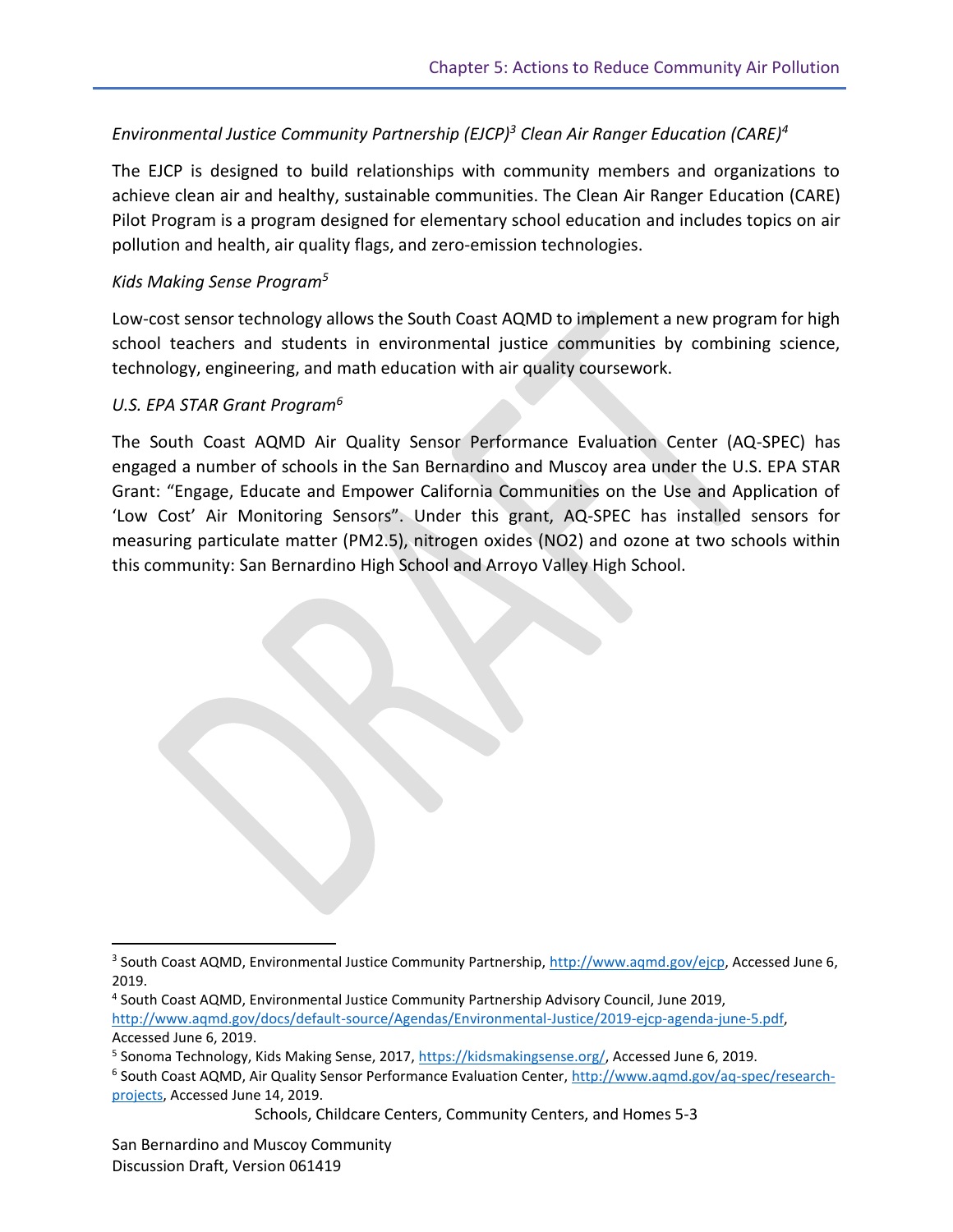

Figure 5-1. Map of schools and community centers in San Bernardino and Muscoy with air filtration systems installed through the South Coast AQMD program

Table 5-2. List of schools and community centers in San Bernardino and Muscoy with air filtration systems installed through the South Coast AQMD program

|                                      | <b>Name of School or Community Center</b> |
|--------------------------------------|-------------------------------------------|
| Arroyo Valley High School            | Mt. Vernon Elementary School              |
| Lytle Creek Elementary School        | Ramona Alessandro Elementary School       |
| <b>Ruben Campos Community Center</b> |                                           |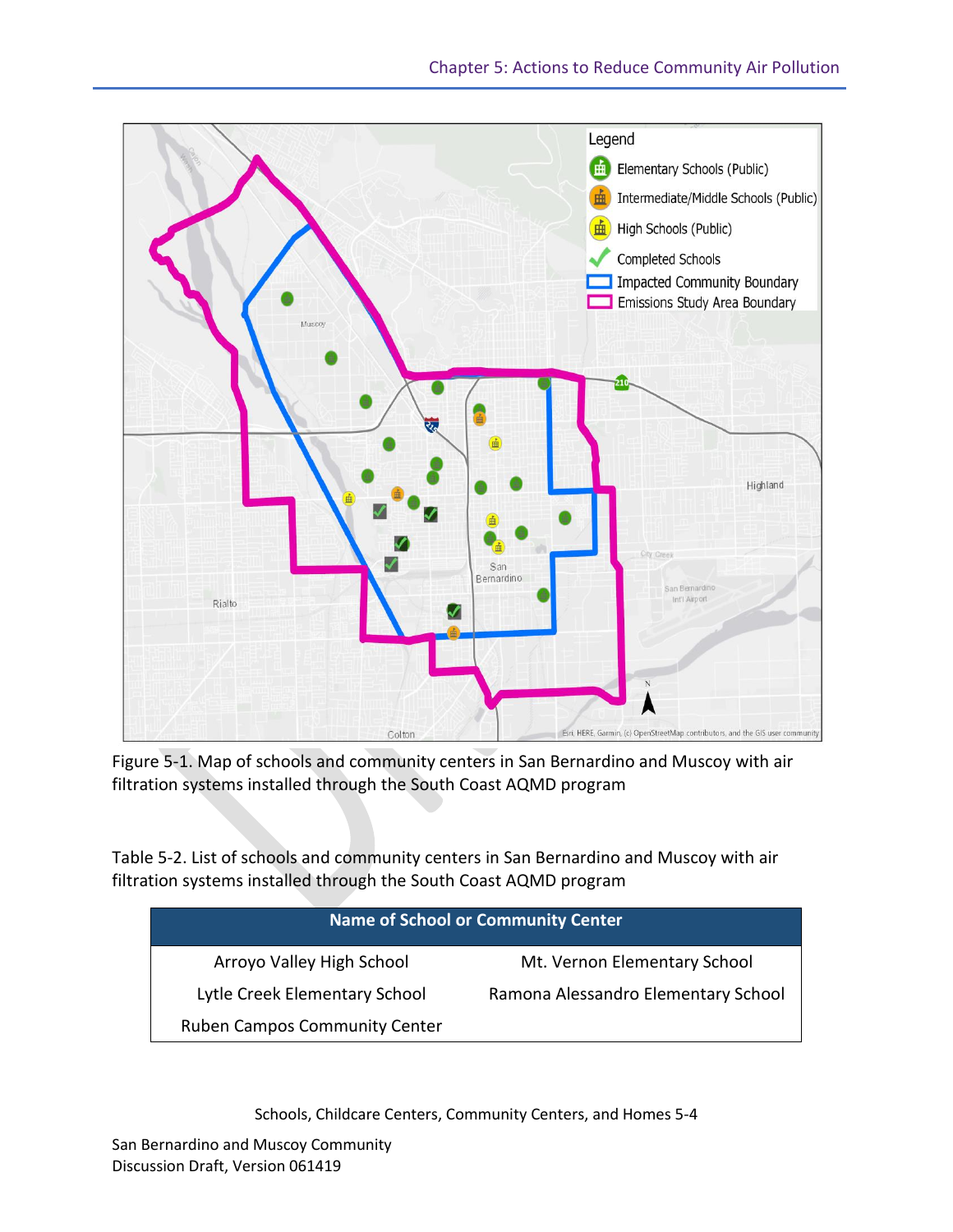### Opportunities for Action

CSC members also expressed a desire to have residential air filtration systems for homes located near major sources of pollution, such as the BNSF railyard. While the South Coast AQMD does not currently have an active program to provide residential filtration systems, staff will work with its partners to identify potential opportunities for residential filtration systems and share this information with the CSC. In addition to air filtration systems, the CSC prioritized education and outreach as a way to reduce exposure to harmful air pollutants. In addition, in Chapter 5b: Neighborhood Truck Traffic, Action 3, describes actions to provide data on truck traffic and potential emissions near schools and residences, which may be useful to support decision-making for truck routing.

# **Action 1: Reduce Exposure to Harmful Air Pollutants through Public Outreach**

Course of Action(s):

- Provide air quality related programs to schools, including the Clean Air Ranger Education (CARE) program (which includes air quality flags), and Kids Making Sense program
- Partner with the *[insert collaborating agency here]* on providing information on how to receive air quality advisories, and how to reduce exposure to air pollution, particularly for sensitive populations
- Partner with community-based organizations such as Center for Community Action and Environmental Justice (CCAEJ) or *[insert other collaborating organization(s) here]* to share information or provide outreach to schools for asthma related programs
- Partner with Safe Routes to School to provide information on programs such as walkability and active transportation
- Work with appropriate parties to negotiate access to conduct school-based air monitoring

#### Strategies:

- Public Information and Outreach
- **•** Collaboration
- Monitoring

#### Goal(s):

- Participate in [*fill in number*] public outreach events (e.g., health fairs, Earth week event) at schools or childcare centers on information relating to air quality and reducing exposure
- Provide [*fill in number*] childcare centers with information relating to air quality effects on young children and reducing exposure, prioritizing centers based on CSC input
- Implement CARE and Kids Making Sense programs at [*fill in number*] schools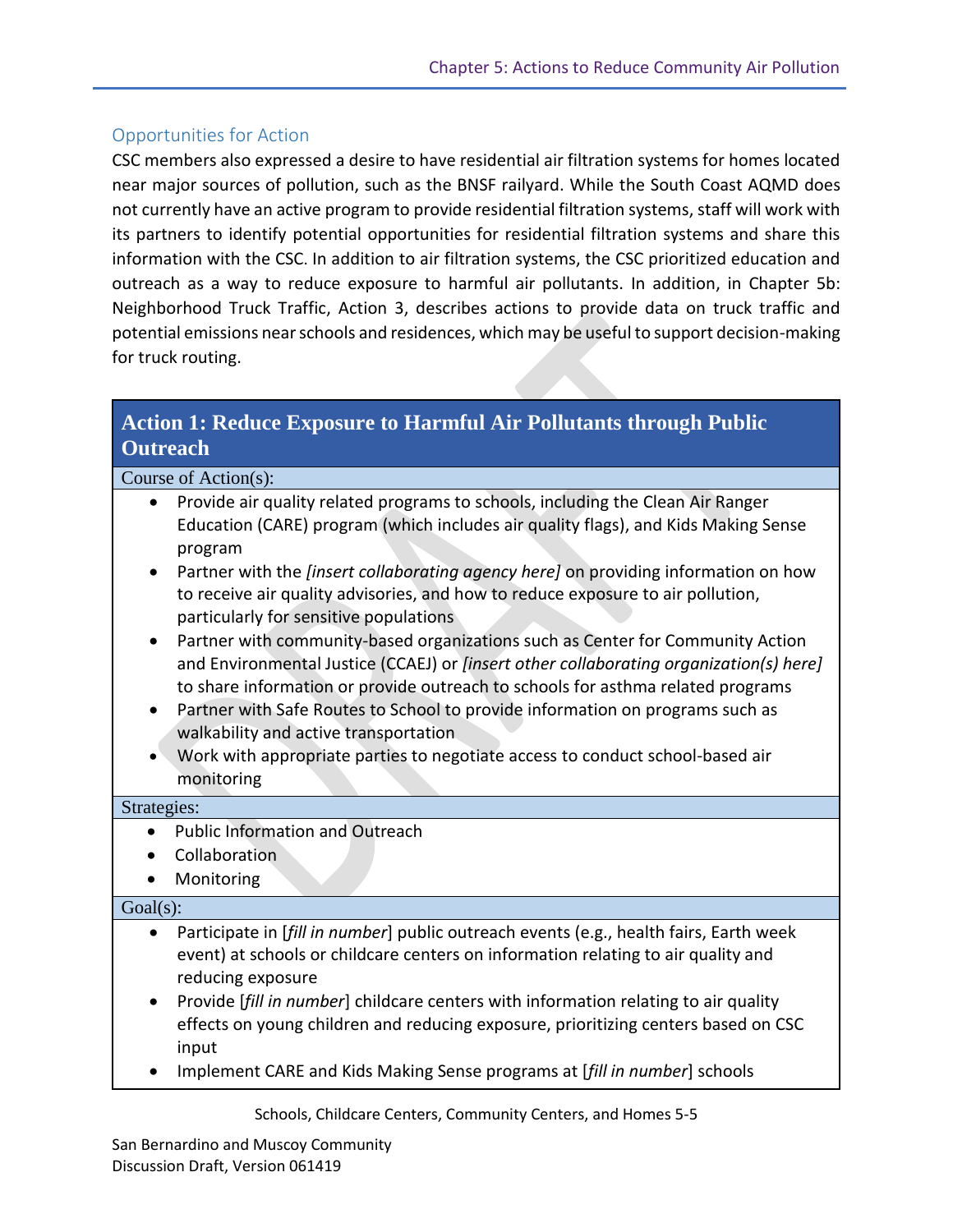| $\bullet$<br>meetings                                                        | Collaborate with community-based organization (e.g., CCAEJ) and co-host outreach                                                                                                                                                                                                                                                                                                                                                                                                       |  |  |
|------------------------------------------------------------------------------|----------------------------------------------------------------------------------------------------------------------------------------------------------------------------------------------------------------------------------------------------------------------------------------------------------------------------------------------------------------------------------------------------------------------------------------------------------------------------------------|--|--|
| $\bullet$<br>monitoring                                                      | Work with appropriate entities to negotiate access to conduct school-based air                                                                                                                                                                                                                                                                                                                                                                                                         |  |  |
| <b>Estimated Timeline:</b>                                                   |                                                                                                                                                                                                                                                                                                                                                                                                                                                                                        |  |  |
| $\bullet$                                                                    | Fourth quarter of 2019, begin working with Department of Public Health on<br>developing outreach materials<br>Early 2020, begin outreach efforts with community based organizations                                                                                                                                                                                                                                                                                                    |  |  |
| Implementing Agency, Organization, Business or Other Entity:                 |                                                                                                                                                                                                                                                                                                                                                                                                                                                                                        |  |  |
| Name:                                                                        | Responsibility:                                                                                                                                                                                                                                                                                                                                                                                                                                                                        |  |  |
| South Coast AQMD                                                             | Implement the CARE program and Kids Making Sense<br>program to schools<br>Partner with community-based organizations and<br>Department of Public Health on asthma-based programs<br>and air quality notifications that inform the community<br>about proactive steps to reduce exposure to harmful air<br>pollutants<br>Collaborate with organizations to implement outreach<br>events<br>Work with appropriate entities to negotiate access to<br>conduct school-based air monitoring |  |  |
| <b>[insert Collaborating</b><br>Agency here]                                 | Partner with South Coast AQMD on notifications to schools for air<br>quality advisories                                                                                                                                                                                                                                                                                                                                                                                                |  |  |
| <b>Community Based</b><br>Organizations (with<br>asthma related<br>programs) | Partner with South Coast AQMD to share information and/or<br>provide outreach to schools for asthma-related programs                                                                                                                                                                                                                                                                                                                                                                   |  |  |
| References:                                                                  |                                                                                                                                                                                                                                                                                                                                                                                                                                                                                        |  |  |
| [insert information on collaborating agencies or organization(s) here]       |                                                                                                                                                                                                                                                                                                                                                                                                                                                                                        |  |  |

# **Action 2: Reduce Exposure to Harmful Air Pollutants at Schools, Childcare Centers, and Community Centers**

Course of Action(s):

 Work with *[insert Collaborating Agency here]* to implement installation of high efficiency air filtration systems by working with the community to prioritize schools,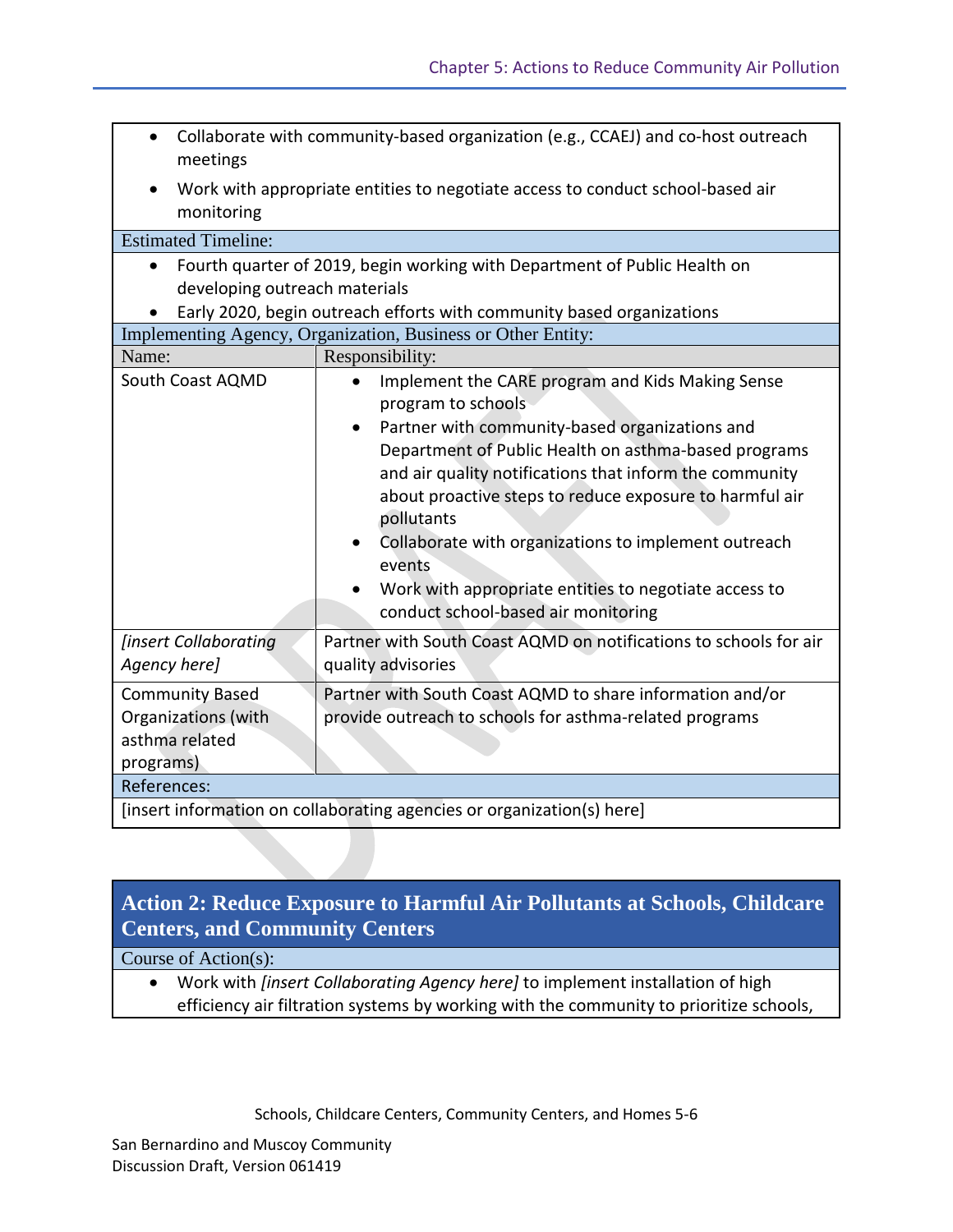childcare centers, and community centers near truck routes, railyards, and concrete batch plants<sup>7</sup>

 Work with appropriate agencies toward replacing filters at schools with air filtration systems and installation at schools without these systems

Strategy:

Exposure Reduction

#### Goal:

 Installation of air filtration systems in *[insert number of filtration systems to be*  discussed by *CSC* members] schools<sup>8</sup>, childcare centers, and community centers with priority given to *[insert prioritizing criteria or schools, to be discussed by CSC members]*

Estimated Timeline:

|  | Mid-2020, begin deployment of [specify number] of school air filtration systems |  |  |  |
|--|---------------------------------------------------------------------------------|--|--|--|
|  | Implementing Agency, Organization, Business or Other Entity:                    |  |  |  |

| Name:                                                      | Responsibility:                                                                                                                     |
|------------------------------------------------------------|-------------------------------------------------------------------------------------------------------------------------------------|
| South Coast AQMD                                           | Implement air filtration systems at schools, childcare centers, and<br>community centers                                            |
| <i><b>[insert Collaborating</b></i><br>District here]      | Partner with South Coast AQMD on the installation of air filtration<br>systems at schools, childcare centers, and community centers |
| References:                                                |                                                                                                                                     |
| For more information on air filtration systems in schools: |                                                                                                                                     |

<https://www.aqmd.gov/docs/default-source/ceqa/handbook/aqmdpilotstudyfinalreport.pdf>

# **Action 3: Reduce Exposure to Harmful Air Pollutants at Homes<sup>9</sup>**

Course of Action(s):

l

• Identify new or existing technologies, programs, and funding sources that can provide the most effective air filtration systems in homes

Schools, Childcare Centers, Community Centers, and Homes 5-7

San Bernardino and Muscoy Community Discussion Draft, Version 061419

 $7$  Public schools, including charter schools, childcare centers, and public community centers, are eligible for the South Coast AQMD program.

<sup>&</sup>lt;sup>8</sup> Some schools or community centers have had air filtration systems previously installed; however, filter replacements may be needed. The CSC will need to prioritize the air filtration systems at schools.

<sup>&</sup>lt;sup>9</sup> Air filtration systems will generally be less effective in older, pre-2006 homes due to lower energy efficiency typically found in Environmental Justice or disadvantaged communities. Limited research on the efficiency of high performance air filtration systems in older homes suggests a 25% - 30% lower efficiency for PM2.5 and ultrafine PM is expected, which is comparable to having open doors and windows. Most data collected on efficiency of high performance air filtration systems has been on 2006 and new homes, showing an average removal efficiency of 90% for PM2.5 and ultrafine PM.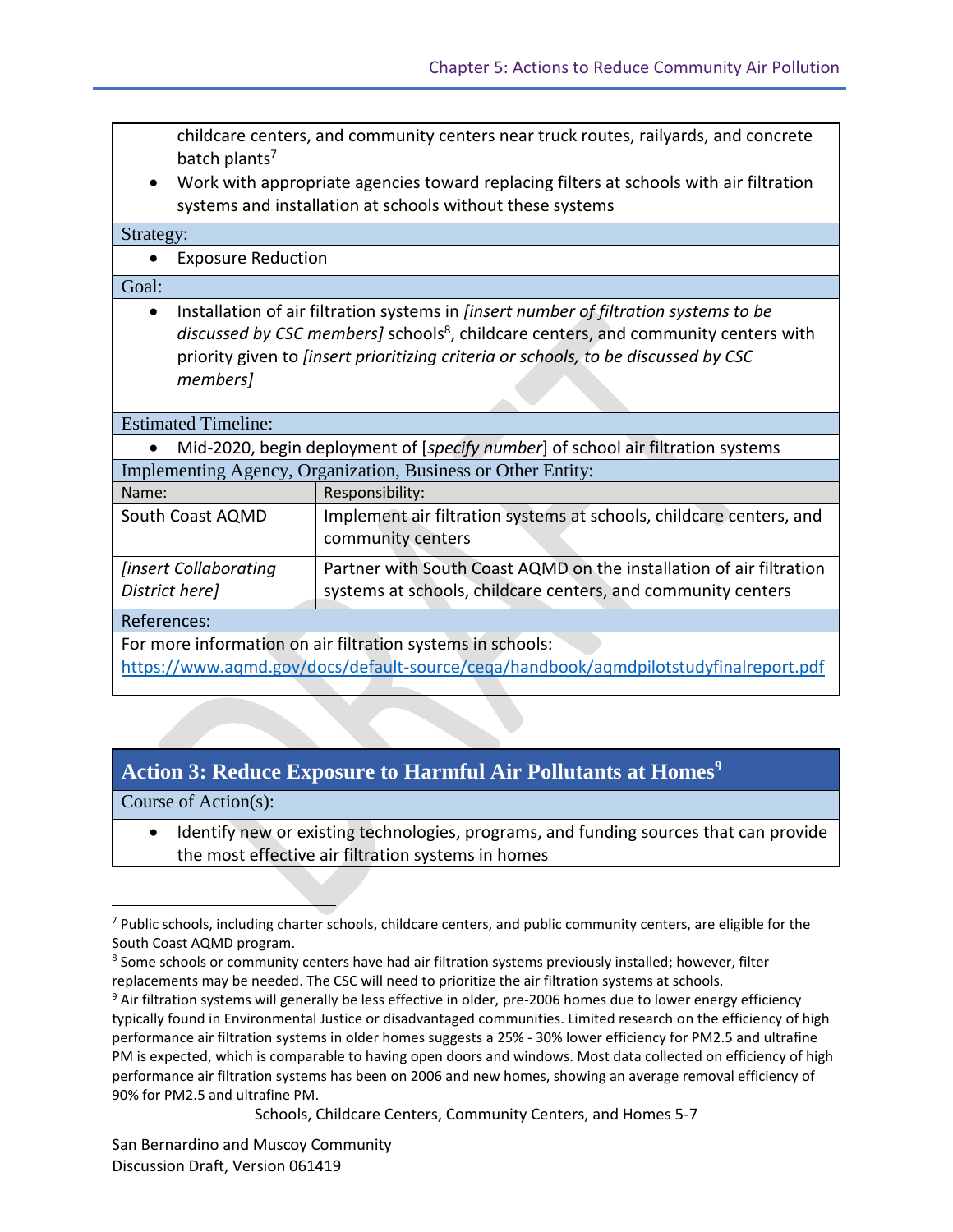|                                                              |                                                                                                                                                      | Seek potential partners or funding opportunities to improve weatherization in the<br>homes to help improve the efficiency of the air filters |  |
|--------------------------------------------------------------|------------------------------------------------------------------------------------------------------------------------------------------------------|----------------------------------------------------------------------------------------------------------------------------------------------|--|
| Strategies:                                                  |                                                                                                                                                      |                                                                                                                                              |  |
|                                                              | <b>Exposure Reduction</b>                                                                                                                            |                                                                                                                                              |  |
|                                                              | Incentives                                                                                                                                           |                                                                                                                                              |  |
|                                                              | <b>Public Information and Outreach</b>                                                                                                               |                                                                                                                                              |  |
| $Goal(s)$ :                                                  |                                                                                                                                                      |                                                                                                                                              |  |
|                                                              | Partner with other entities <i>[insert collaborating entities]</i> to determine new or existing<br>programs that can provide home filtration systems |                                                                                                                                              |  |
|                                                              | If funding or programs become available, share information with CSC members                                                                          |                                                                                                                                              |  |
|                                                              | <b>Estimated Timeline:</b>                                                                                                                           |                                                                                                                                              |  |
|                                                              |                                                                                                                                                      | Mid-2020, consult with CSC members and appropriate stakeholders to identify any                                                              |  |
| new or existing home air filtration programs                 |                                                                                                                                                      |                                                                                                                                              |  |
| Implementing Agency, Organization, Business or Other Entity: |                                                                                                                                                      |                                                                                                                                              |  |
| Name:                                                        |                                                                                                                                                      | Responsibility:                                                                                                                              |  |
|                                                              | South Coast AQMD                                                                                                                                     | Identify new or existing sources or programs that can                                                                                        |  |
|                                                              |                                                                                                                                                      | provide home air filtration resources or home                                                                                                |  |
|                                                              |                                                                                                                                                      | weatherization resources                                                                                                                     |  |
|                                                              |                                                                                                                                                      | Conduct outreach and share information with CSC                                                                                              |  |
|                                                              |                                                                                                                                                      | members, if this becomes available                                                                                                           |  |
| References:                                                  |                                                                                                                                                      |                                                                                                                                              |  |
|                                                              |                                                                                                                                                      |                                                                                                                                              |  |

## **Action 4: Increase Green Space in Areas Where People Spend Time**

Course of Action(s):

• Identify new or existing sources or programs that can provide funding for tree planting

Strategies:

- Public Information and Outreach
- Collaboration

#### Goals:

- Partner with other entities to determine new or existing sources or programs that can provide funding to coordinate tree planting
- If funding or programs become available, share information with CSC members

Estimated Timeline:

 Mid-2020, consult with CSC members and appropriate stakeholders to identify any existing funding sources for tree planting or increasing green space